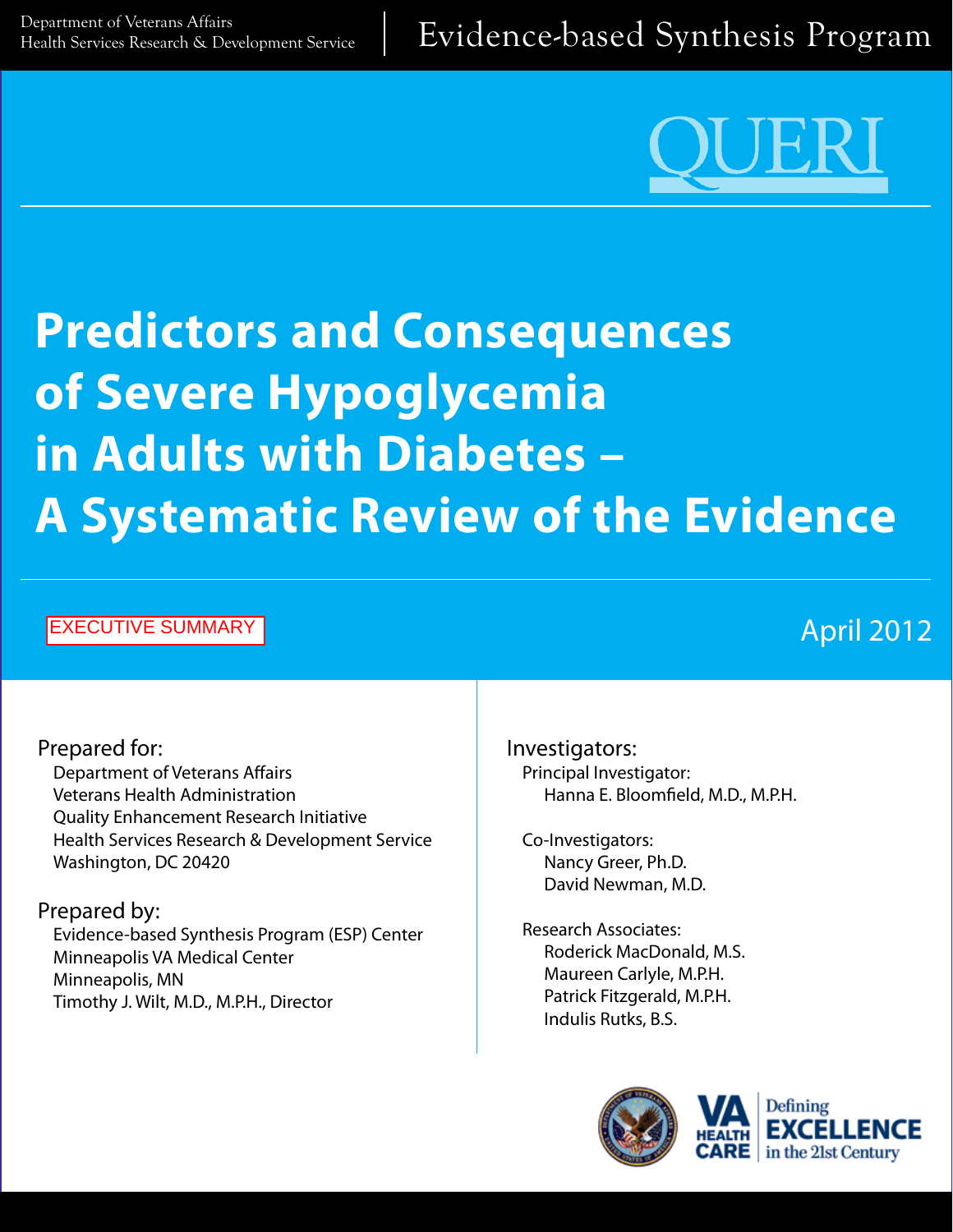# **EXECUTIVE SUMMARY**

# **BACKGROUND**

Prevalence of type 2 diabetes is increasing at an alarming pace, fueled by the rising rates of overweight and obesity in many populations. In the VA healthcare system, the prevalence of diabetes was 20% in fiscal year 2000 and is now estimated at nearly 25%.

Although people with diabetes have a substantially increased risk of cardiovascular disease (CVD), recent trials show that intensive glucose lowering does not reduce the risk of CVD death or all-cause mortality although it reduces the risk of microvascular complications (nephropathy, retinopathy and neuropathy) and possibly non-fatal myocardial infarction. Intensive glucose control also increases the risk of hypoglycemic episodes. Several recent meta-analyses of the trials comparing intensive to conventional glucose control concluded that intensive control is associated with a 2-2.5 fold increased risk of severe hypoglycemia. The reviews however have not included smaller randomized trials, trials focused on the comparison of specific drug regimens, and non-randomized trials. We conducted the current review to provide broader insight into the incidence of, the risk factors for, and the clinical and social impact of severe hypoglycemia in adults with type 2 diabetes treated with glucose lowering medications.

The key questions were as follows: In adults with type 2 diabetes treated with one or more hypoglycemic agents:

Key Question #1: What is the **incidence** of severe hypoglycemia in adults with type 2 diabetes on one or more hypoglycemic agents?

Key Question #2: What are the **risk factors** for severe hypoglycemia in adults with type 2 diabetes on one or more hypoglycemic agents (e.g., demographics, co-morbidities, diabetes treatment regimen, other medication use, goal and achieved HbA1c)?

Key Question #3: What is the effect of severe hypoglycemia on other **outcomes** in adults with type 2 diabetes on one or more hypoglycemic agents (e.g., quality of life, mortality, morbidity, utilization)?

## **METHODS**

We searched MEDLINE (OVID) for clinical trials and systematic reviews from 1950 to through November 2011 using standard search terms. Studies were eligible if they involved adults with type 2 diabetes, were published in the English language and reported outcomes of interest. Search terms included: hypoglycemia, hypoglycaemia, and diabetes mellitus, type 2. The search was not limited to randomized controlled trials (RCTs). We obtained additional articles from a search of the Cochrane Library, other systematic reviews, reference lists of pertinent studies, reviews, editorials and expert consultation. We defined severe hypoglycemia as an episode with typical symptoms resolving after treatment administered by another person.

Investigators and research assistants trained in the critical analysis of literature assessed for relevance the abstracts of citations identified from literature searches. Full-text articles of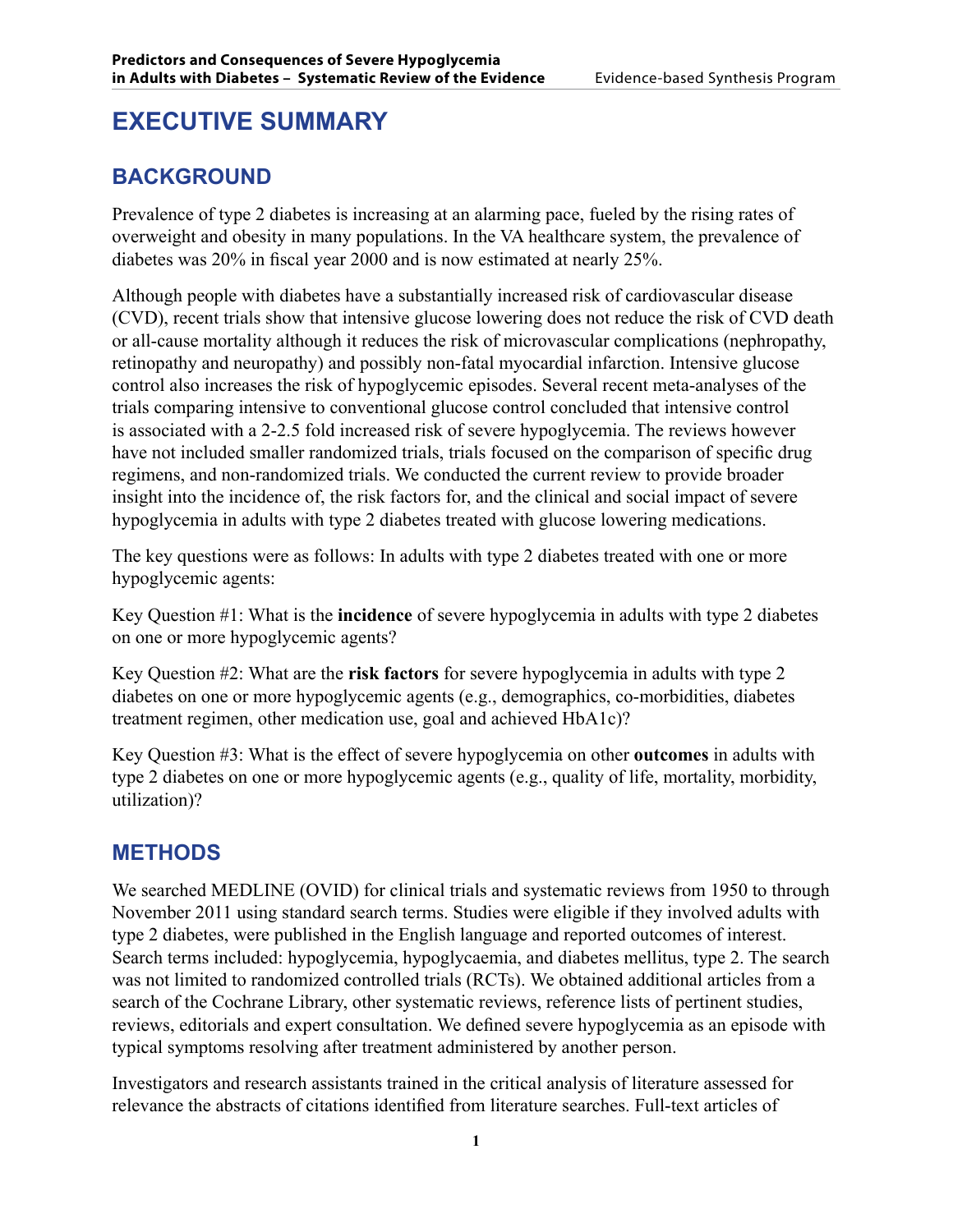potentially relevant abstracts were retrieved for further review. For Key Questions #1 and #2, we excluded studies with fewer than 500 patients or duration less than 6 months. We also excluded studies if the medications involved were not FDA approved. For Key Question #3, there were no restrictions on sample size or study duration.

Study characteristics, patient characteristics, and outcomes were extracted by investigators and trained research associates under the supervision of the Principal Investigator. We assessed study quality according to established criteria for randomized trials and non-randomized trials.

# **DATA SYNTHESIS**

We constructed evidence tables showing the study characteristics for all included studies. Outcomes tables were organized by key question. We critically analyzed studies to compare their characteristics, methods, and findings. We compiled a summary of findings for each key question or clinical topic, and drew conclusions based on qualitative synthesis of the findings or pooled results, where appropriate. We identified and highlighted findings from veteran populations.

## **PEER REVIEW**

A draft version of this report was reviewed by technical experts, as well as clinical leadership. Reviewer comments were addressed and our responses may be found in Appendix C.

# **RESULTS**

We reviewed 2353 titles and abstracts from the electronic search. After applying inclusion/ exclusion criteria at the abstract level, 1914 references were excluded. We retrieved 439 full-text articles for further review and another 320 references were excluded. We identified 8 references by hand searching reference lists of relevant publications resulting in a total of 127 references for inclusion in the current review.

#### **Key Question #1. What is the incidence of severe hypoglycemia in adults with type 2 diabetes on one or more hypoglycemic agents?**

Overall incidence of severe hypoglycemia was less than 1% in most of the 60 reviewed studies, particularly those of metformin monotherapy  $(\leq 1\%)$ , glucagon-like peptide-1 (GLP-1) analogs  $($  < 1%), dipeptidyl-peptidase-4 (DPP-4) inhibitors  $($  < 1%), insulin detemir  $($  < 1%), glinides  $(0\%)$ and thiazolidinediones **(**TZDs) (<1%). Annual rates of severe hypoglycemia were greater than 1% for sulfonylureas and the following insulin preparations: neutral protamine Hagedorn (NPH), glargine, lispro and glulisine. Some of the highest rates of severe hypoglycemia were seen in trials of intensive glucose control.

We reviewed an additional 16 studies to gain a broader population-based perspective on incidence of symptomatic hypoglycemia (defined more broadly than "severe"): 13 were survey studies reporting patient-recalled rates. Eleven of these 13 asked patients to report on events in the past 6 months ( $N=6$ ) to one year ( $N=5$ ). In these 11 studies, patient reported incidences of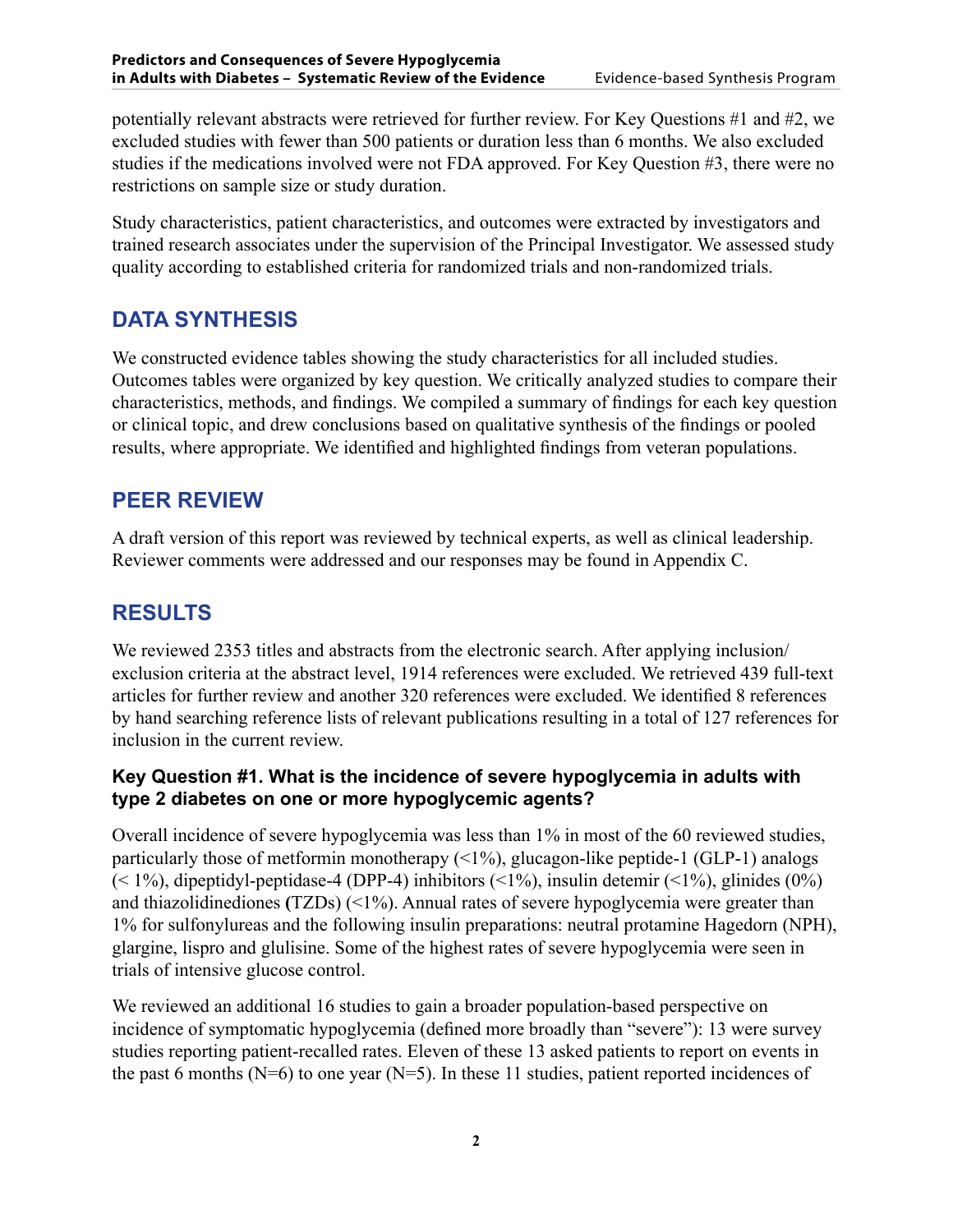symptomatic hypoglycemia varied widely from 1% to 17%, likely due to a wide range of study designs, populations, and lengths of follow-up.

#### *Limitations*

Much of the evidence comes from reports of RCTs funded by pharmaceutical companies which enroll highly selected populations and generally do not include those at highest risk for hypoglycemia. Furthermore, the definitions of severe hypoglycemia varied among studies and there is likely substantial ascertainment bias, especially in the RCTs designed primarily to measure the benefits of specific drug regimens.

#### *Discussion*

The incidence of severe hypoglycemia ranges from 0-3% per year for adults with type 2 diabetes on hypoglycemic medications. Incidence is highest in studies of people on insulins, sulfonylureas and regimens targeting intensive control of hemoglobin A1c (HbA1c) levels. Risk is negligible for people on metformin, GLP-1 analogs, DPP-4 inhibitors, glinides and TZDs. The incidence was more than 2-fold greater among patients undergoing intensive control compared with conventional control. The most important limitation of the data is that they were mostly derived from industry funded randomized trials of highly selected populations. A review of survey data from more representative populations suggests that the incidence of symptomatic hypoglycemia may be more common than reported in these trials.

#### **Key Question #2. What are the risk factors for severe hypoglycemia in adults with type 2 diabetes on one or more hypoglycemic agents (e.g., demographics, comorbidities, diabetes treatment regimen, other medication use, goal and achieved HbA1c)?**

We identified 14 articles from 12 studies that reported multivariate adjusted risk factor analyses for severe hypoglycemia in adults with type 2 diabetes on hypoglycemic mediations. Since these varied considerably with respect to risk factors evaluated (and their definitions), populations studied, and lengths of follow-up, the data were considered unsuitable for pooling. Transient causes (e.g., missed meal, excess exercise, alcohol use, acute infection) were not included.

Independent risk factors for severe hypoglycemia in persons with type 2 diabetes on hypoglycemic medication include: intensive glycemic control, history of hypoglycemia, renal insufficiency, history of microvascular complications, longer diabetes duration, lower education level, African American race and history of dementia. Gender, age and BMI are not consistently associated with risk, although in the two largest studies, higher age and lower BMI were significantly associated with higher risk.

#### *Limitations*

We were unable to pool results across studies due to the heterogeneity of the study designs, analytical methods and risk factors assessed. Furthermore, the data are relatively sparse and almost certainly reflect publication bias.